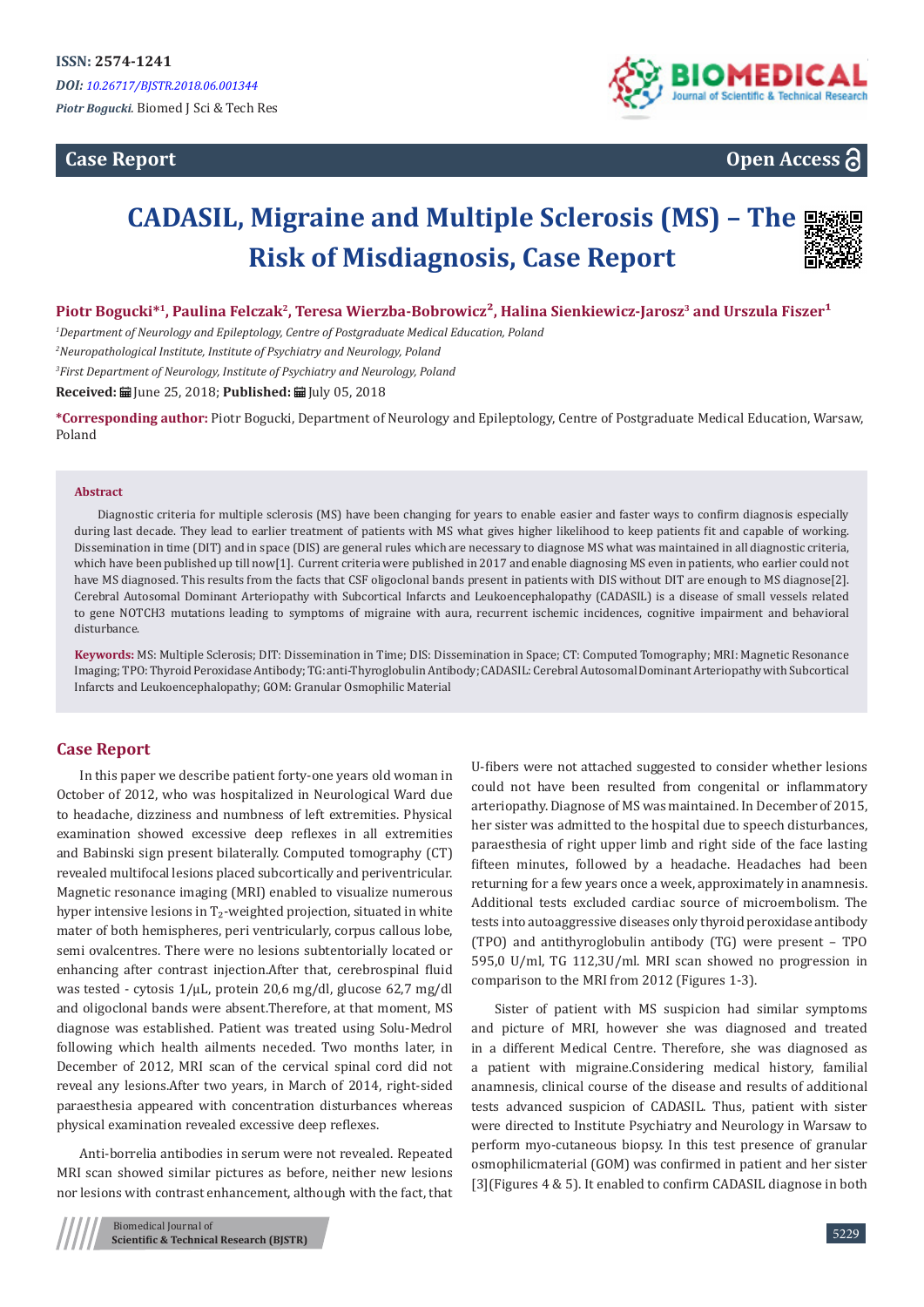patient and her sister[4]and [5]. Unfortunately, patients did not agree to a genetic test.





**Figure 2**





**Figure 4:** Arteriole. Granular osmiophilic material deposits (GOM) (arrow) located within the basement membrane (BM) near vascular smooth muscle cell (VSMC). Endothelial cell (EC) with nucleus (N). Mitochondria (M), lumen (L), clusters of collagen (C). Orig. magn. 4400x



**Figure 5:** Fragment of arteriole with granular osmiophilic material deposit (GOM) (arrow). Vascular smooth muscle cell (VSMC) with nucleus (N) and mitochondria (M) in cytoplasm. Basement membrane (BM), clusters of collagen (C) Orig. magn. 7000x.

# **Discussion**

Differential diagnose of MS sometimes can be difficult, especially when clinical course and results of additional test suggest MS diagnose. In this case, MS diagnose was suggested according to MRI results with presence of disseminated lesions, despite the fact that U-fibers were spared. CADASIL is a rare congenital disease which can mimic MS in some cases. Similar misdiagnosis was described